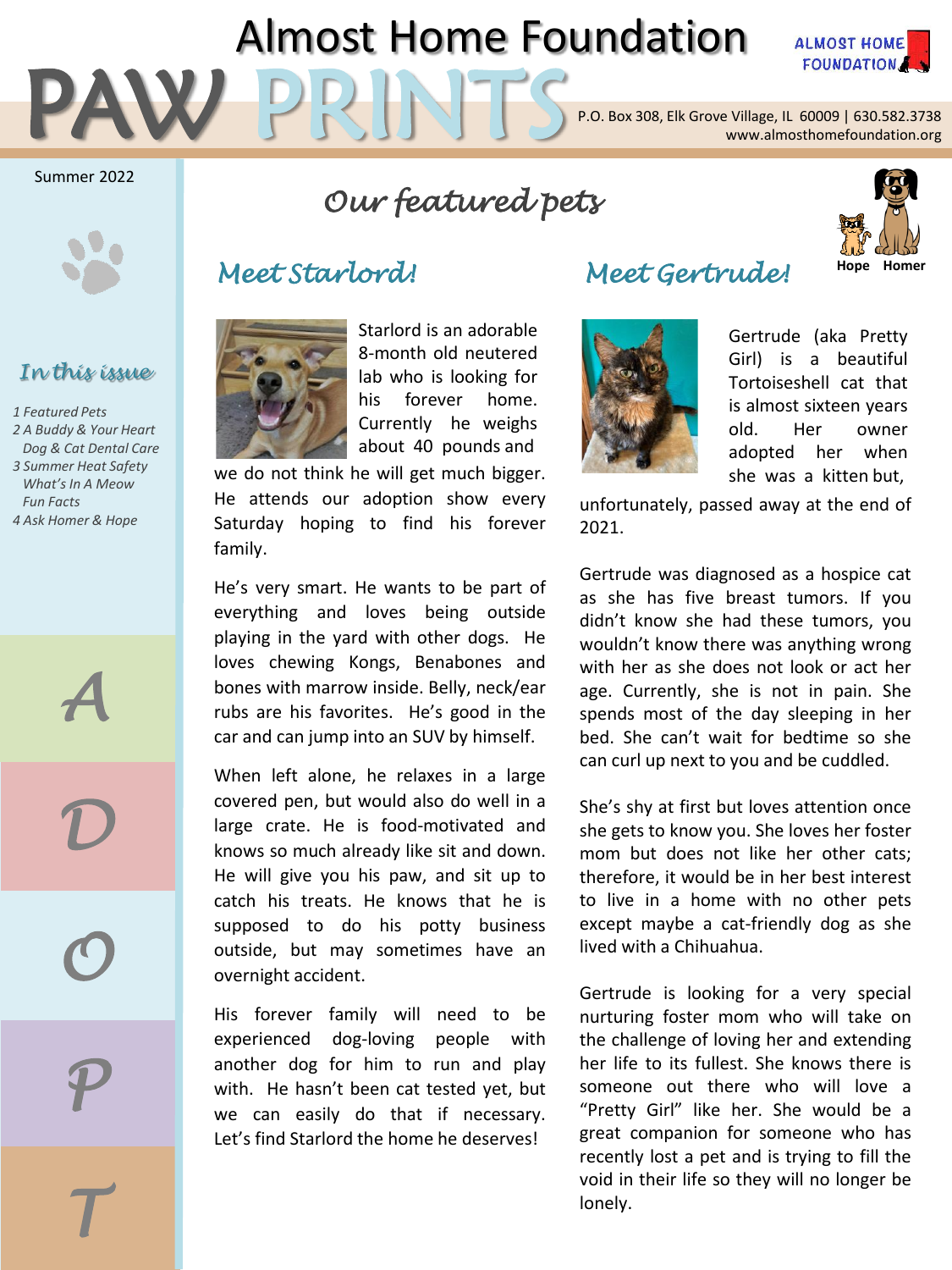### *Can a buddy be the balm for your ailing heart?*

Will adopting a pet help mend your broken heart? This may be literally possible. Scientific evidence from the American Heart Association suggests that dog ownership can have a positive impact on risk factors of Cardiovascular disease. According to the Center for Disease Control (2021), over 70% of American adults over age 20 are overweight or obese which can lead to heart disease. Diet and exercise are traditional self care components, however, the issue persists, requiring us to look for creative solutions.

The American Heart Association considered this and critically evaluated scientific studies surrounding pet ownership (cat or dog) and cardio vascular disease and identified these benefits:

- Lower systolic blood pressure.
- Lower cholesterol and triglyceride levels.
- Decreased response to stress.
- Improved resting heart rate and other autonomic functions.

So how does pet ownership impact heart health?

- Pets offer us valuable social support, bolstering motivation to maintain healthy habits.
- Dogs provide encouragement to walk, 54% more than non-dog owners.
- Dogs can provide a feeling of safety.
- Owning a pet impacts both physical and emotional responses to stress which regulates breathing and lowers blood pressure.
- The act of petting one's own dog has been shown to reduce blood pressure.

Dog ownership is a long term emotional and financial commitment. Thorough contemplation of your home situation is necessary before you adopt a pet, but if you have a heart to move forward, remember this quote from Caroline Knapp: "Before you get a dog, you can't quite imagine what living with one might be like; afterward, you can't imagine living any other way."

#### *The importance of dog and cat dental care*

The structure of our furry pets' bodies is quite different from ours in many ways. We don't have four furry paws, fuzzy floppy ears, or tails to wag to show we're happy. One thing we do have in common, though, is a mouth with lots of teeth. And our pet's mouth and teeth do need as much attention and care as do ours. Our pet's overall health can be very much affected by their dental health.

The first trip to the vet with your puppy or kitten should include an examination of their teeth and mouth. Included should be a discussion with the vet on how you can keep your pet's oral health and teeth in good shape. Dogs and cats can have many of the same dental problems as people: tooth decay, gum and periodontal disease, broken teeth. Just as with humans, it all starts with the buildup of plaque, leading to infections and inflammation of the teeth, gums, and structure below the gums. Left untreated, this can lead to serious health problems throughout the animal's entire body via the spread of the bacteria from the mouth to the rest of the body and organs.

Of course, all this leads to pain and discomfort. Some signs of dental disease are bad breath, broken or loose teeth, swelling and/or bleeding of the gums, pain when you touch their mouth, not eating or dropping food from the mouth, or, with cats, poor grooming. Prevention of oral disease and tooth problems involves brushing your pet's teeth, feeding them the correct diet and treats. Yes, you CAN brush your dog or cat's teeth. Some people even floss their cat's teeth. Honest, they really do. But it takes training which should start when they are very young.

Check with your vet for information on animal toothbrushing products and tooth paste. DO NOT USE HUMAN TOOTH PASTE AS MOST OF IT IS TOXIC TO ANIMALS. Have your vet give your pet a thorough tooth and mouth exam at least once a year. You can also have your pet's teeth and gums cleaned professionally under anesthesia by your vet once a year. So, to keep that tail wagging and those pearly whites purring, look keenly after their dental health.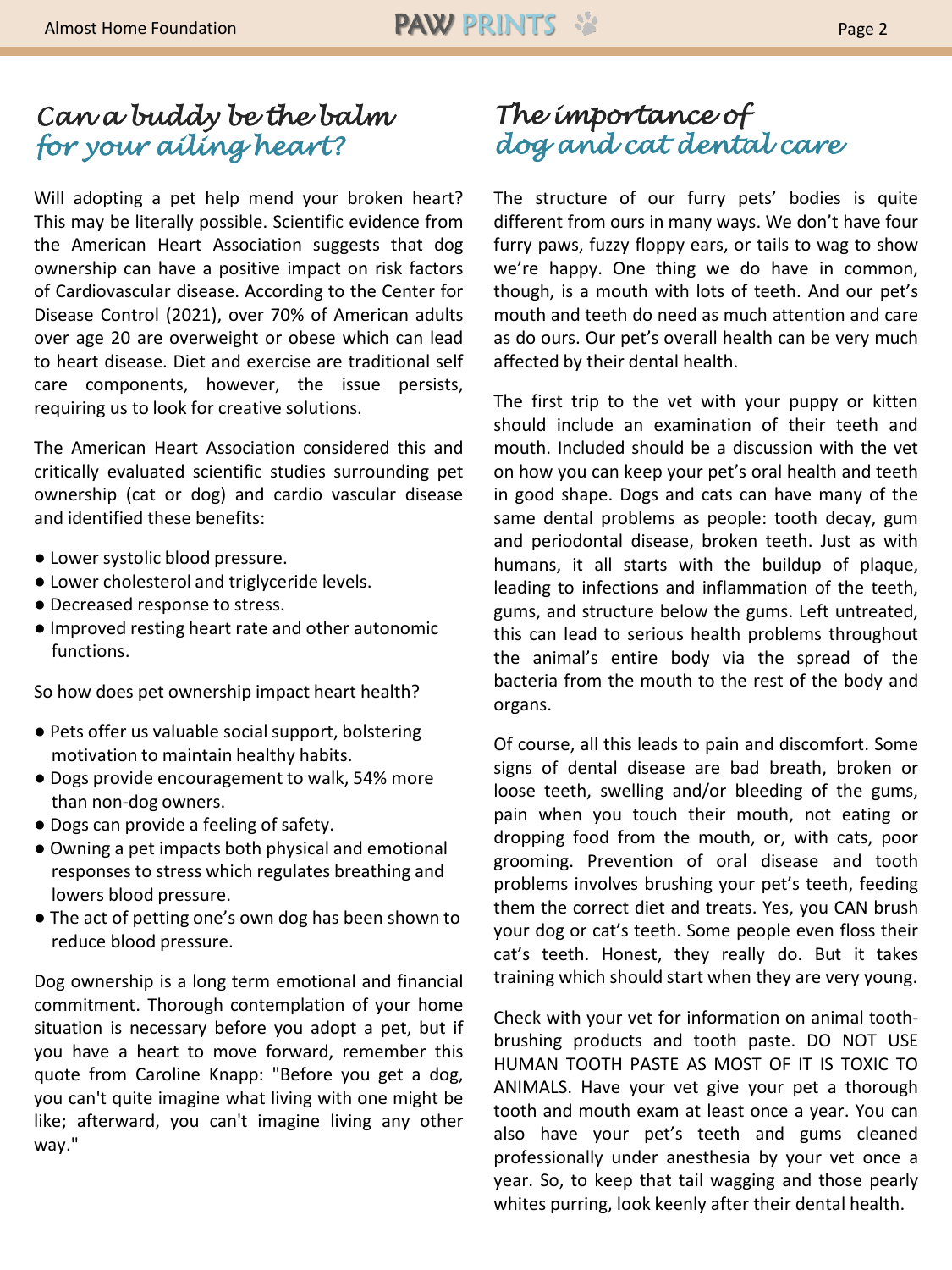# *Summer heat safety reminders*

NEVER EVER leave your pet in a car, truck, or any enclosed outdoor space. The temperature can climb rapidly to cause heat stroke.

Walking: Stay on the shady side of street and cross at shadiest area possible to avoid hot asphalt and concrete. Walk during the coolest

time of day possible and let them walk on the grass if they want.

Water: Take along a supply of cool water and a bowl for your dog. Do NOT let your dog drink out of puddles or bowls people may leave out.

Overheating: Some breeds that have pushed-in or flat noses, and dogs that are old, overweight, ill, or dark colored, may overheat faster. Go for shorter **₩** walks.

Cooling Vests: Available in many pet stores, can be wetted with cold water and put on the dog like a coat, held on with Velcro. The dog does not get wet but is kept cool.

Road trips: Research ahead of time what petfriendly restaurants and motels are available and if there is veterinary service along the way.

Cats: Keep the air conditioning on but give them a place to get away from it. If no air conditioning available, give them a place in the house to cool off, provide lots of cool, chilled, water and frozen treats. Keep kitty brushed and groomed.

# *What's in a meow*

Did you know that cats meow to people but not to other cats? Here's why that happens.

Meows are uncommon in cat-to-cat communication but frequent cat-to-human vocalization. Cats communicate with each other through scent, marking, body language, facial expression and vocalizing. Cat-to-cat communication can include caterwauls for mating, hissing to ward off an intruder or shrieking when hurt or afraid. Kittens meow to get their mother's attention but after they grow up that stops.

Cats meow to people because it works! Researchers have found that the vocalizations of the domestic cat have evolved to become more pleasant to the human ear as opposed to the vocalizations of the wild cat that seem to be more threatening. Humans are more sensitive to more high-pitched and more kitten-like meows and are more likely to respond positively—like we do when an infant cries.

Cats can learn to modify the characteristics of their meows to let people know exactly what they want. Some research suggests that based on the sound, experienced cat owners can identify the meaning of about 40% of the meows.



In 2009 psychologists discovered that dogs are capable of learning the same amount of words and commands as a human toddler—specifically, a two-year-old child.

Cats have an extra organ that allows them to taste scents on the air, which is why your cat stares at you with her mouth open from time to time.